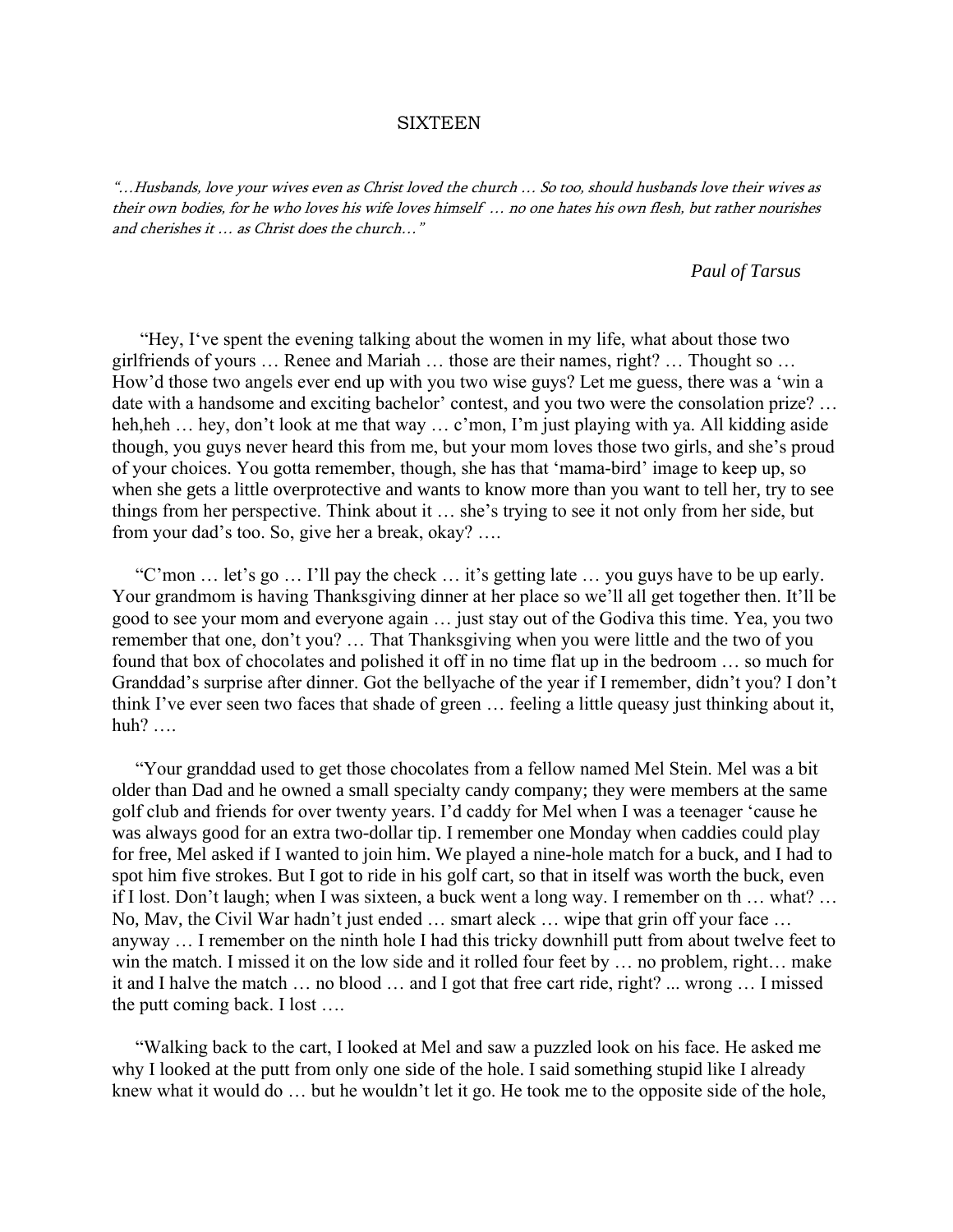and from there, it was easy to see that the putt had to break farther to the right than I originally thought. Mel made me hit it until I made it, and he taught me one of the most important lessons I learned in golf, to look at putts from both sides of the hole. Then he said something else. He said that looking at something from all sides is even more important in life; that the difference between success and failure often hinges on seeing things from several points of view. And he told me never to forget it. Then he collected that dollar. One of the best lessons I've ever learned … too bad I ignored it for so long. Funny thing though, today, whenever I knock in a twelve footer, I often think of Mel … and Dad ….

 "You guys were, what, about six or seven when your granddad died? You know, as far as Dad was concerned, the sun rose and set on you two. At the funeral, I remember the two of you in your matching suits, sitting next to your mom and dad in the pew, looking a little lost, and trying to understand what was going on. As Dad's oldest son, I knew it fell to me to say a few words, and I had no idea what to say. Then, as I was sitting there with the rest of the family, it dawned on me ….

 "Your dad and your Uncle Jeff are two of the finest men I've ever met, and right there I realized that the real tribute to a man's life isn't necessarily the accomplishments of his sons. It's the choices of his daughters. You see, for a young woman, her father is her first and most important image of a man. He's usually the model of what she'll look for in a husband, and, in a sense, girls often marry their daddies. What I realized in looking at your dad and your uncle was that both my sisters had chosen fine men because they had a terrific role model in their father ….

 "And then I remembered a conversation Dad and I had in a quiet moment in his hospital room when he was sick that last time. He said how very proud he was of your dad and Jeff, and that he felt he'd done a pretty good job of being a father to his girls, though I didn't fully understand what he meant until that moment in that church. You see, your granddad was raised in a time where men had a genuine respect for women, all women, and he worshipped the ground your grandmom walked on. Mom's a great lady, and I'm not saying that just because she's my mom … and I sometimes wondered while I was growing up just what she saw in Dad. Now I know ….

 "Dad loved Mom the way a man should love a woman and I never fully understood it until he died. It was only then, and in the following years, listening to Mom reminisce about Dad, that I finally began to understand how much value a woman puts not only on being loved, but on being respected. And thinking back, I finally realized that the respect and the love he had for her was the result of the respect he had for himself and his values … values that he tried to instill in me when I was a boy. Values that I trampled on for too many years ....

 "Standing there, I could see that the example he showed to his girls allowed them in turn to take what they saw in him and find it in their own husbands. I stood at that pulpit and spoke of how I could see the real value of my dad's life in the presence of his sons-in-law. In that moment, in that church, and in that pew, I could see my dad alive in your father and your uncle. I remember saying a few more words, though I don't recall what they were, and then I sat down …

"…and somewhere I know Mel was smiling….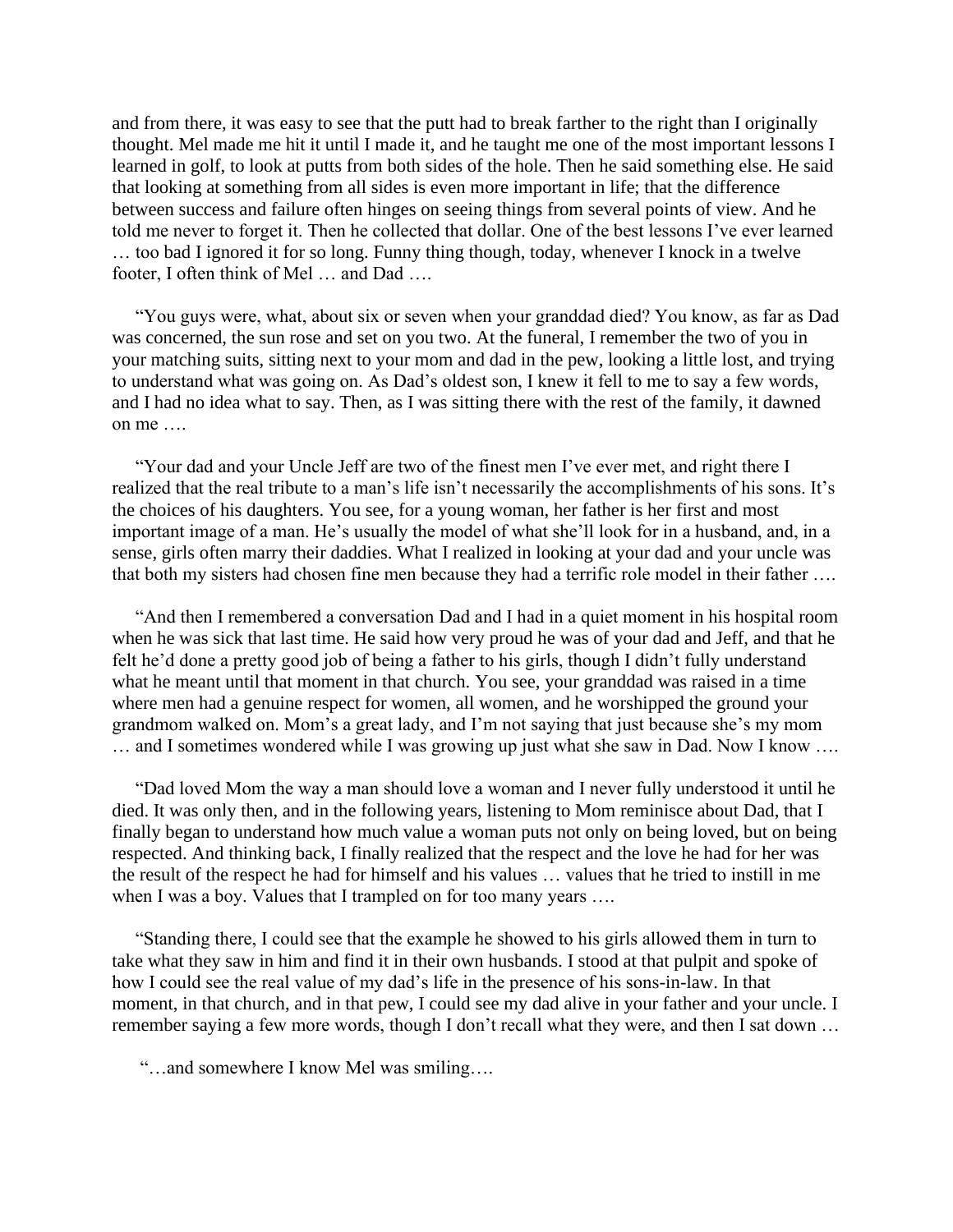"Enough, guys … enjoy the wedding, have a great time … just don't drink too much. Oh, and unless you really mean it, don't try too hard to catch the garter. I mean … that is … unless one of you really wants to. What? … Dinner … ah, forget it … you're welcome … don't mention it … it was my pleasure. It was just great to see you two guys again. Drive carefully and have a great ... what? ... You have a cab coming ... Good ... good move ... you've got your mom's smarts. Have fun tomorrow ... I'll see you Thanksgiving ...."

-----------------------------------------

 In the movie *Jesus of Nazareth,* there's a scene showing the engagement of Joseph and Mary. At that Jewish betrothal service, Joseph places a ring on Mary's finger and says, "Be thou consecrated unto me." *Consecrated*. A profound word! A perfect word, really, one that speaks eloquently of the sacred nature of the relationship between a man and a woman. A relationship of infinite and eternal value, designed by God from the beginning of time … a relationship called marriage. Isn't that how you want to think of your bride? As someone … *sacred*.

 God has an interesting habit, one we often miss. He takes that which is common or ordinary and makes it extraordinary. And in doing so, He sanctifies it, makes it holy, and pleasing to Himself. By His life here on earth, Jesus took all of creation and all of our humanity, lifted it up to His Father, and made it holy … He made our world sacred. That truth came home to me one night while I was setting a diamond into an engagement ring for a young couple coming in to pick it up the next morning.

 A diamond ring is traditionally used to signify the engagement of a couple. Now a diamond is nothing more than pure crystallized carbon, and carbon is maybe the earth's most common element. From pencil lead to your basset hound to the oak tree in the back yard, carbon is the common building block of virtually all living things. Yet in His creative genius, God takes ordinary carbon, exposes it to incredible extremes of pressure and heat, and turns it into a diamond, something man finds extraordinarily valuable … in some instances, worth millions of dollars. And man then takes what God Himself has made extraordinary and uses it to signify the value of that profound relationship between a man and a woman … a marriage … a union that, itself, will be subjected to the heat and pressures of life's trials and tribulations … A union that God treasures as sacred.

 Water is vital to all living things, yet, like carbon, something quite common. In the gospel account of the best-known wedding reception of all time, we see that habit of God at work again. At the wedding feast at Cana, Jesus is confronted by His mother with a dilemma. The wine is gone. So, at His mother's request, Jesus takes water, simple, common, ordinary water, and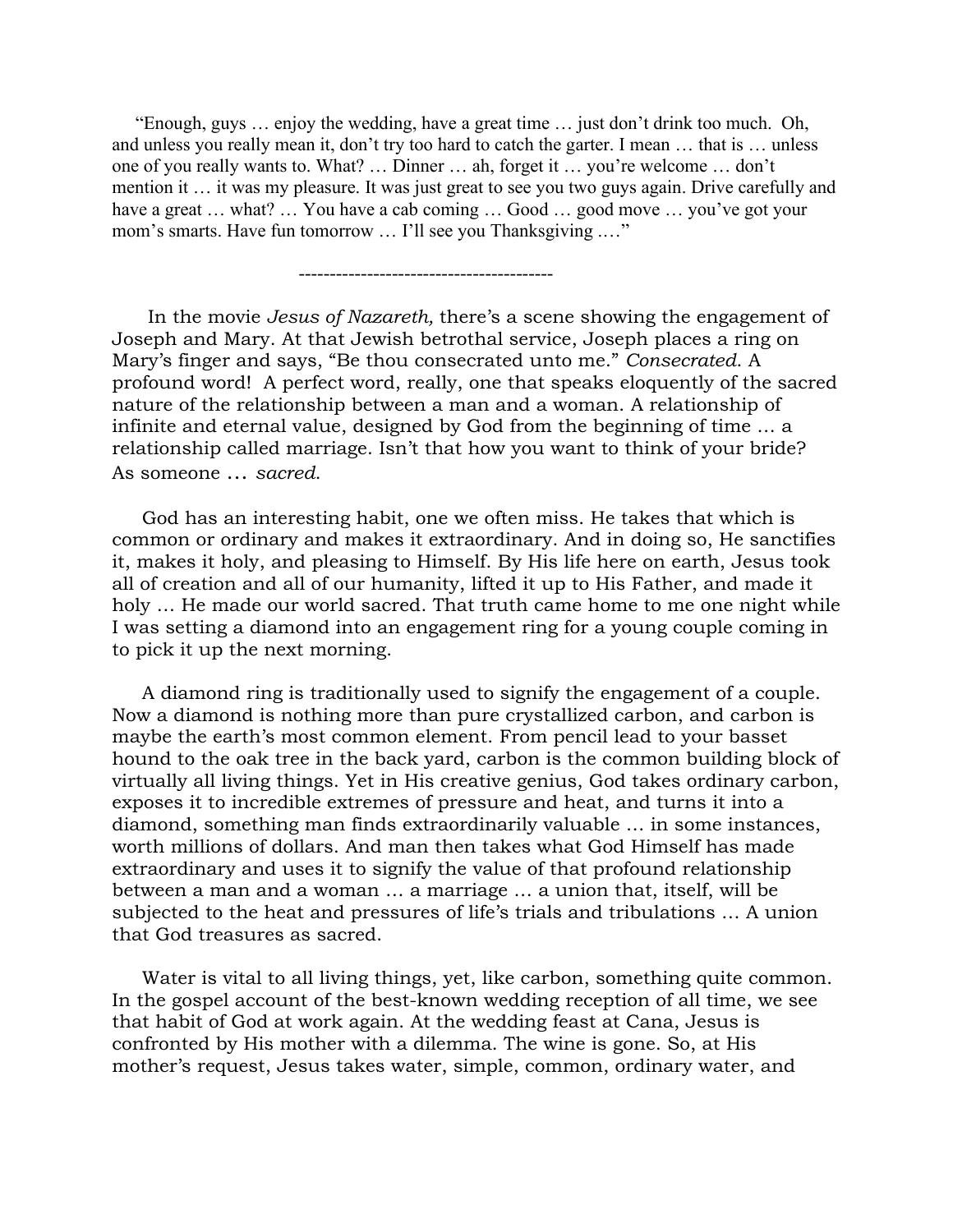turns it into wine, a vintage at which the stewards marvel. An extraordinary vintage.

 Now look at marriage itself. In the Roman Catholic Church, marriage is called the sacrament of matrimony. For Catholics, a sacrament is a life experience where Christ lives and is truly present. Others embrace the idea of covenant, a sacred and living bond between man and God. In any marriage ceremony where God is an invited *and distinguished* guest, two very common things come together. A man and a woman. Face it, there are over six billion of us walking around this planet. Yet in the sacrament or covenant of matrimony, God lives and dwells in those two souls. Thus, He creates a union of eternal and infinite value. And in doing so, they become a light and a hope to the world, a union that no one or nothing on earth has the right, or the authority, to tear apart.

 Nice idea you say, but how does it apply to us single men? Where is the sacred found in the commonplace in our lives? It's a fair question. Okay, how about the ground we walk on? Consider the creation account of Genesis. God takes dirt, ordinary dirt, breathes His life into it, and, in doing so, He creates man, a male human being created *in His own image and likeness.* Talk about taking the commonplace and making it sacred! From ordinary dirt, God creates a being He infinitely loves … Adam, man, us!

 Yet even given the endless bounty of creation, still the man, Adam, is incomplete. So, God creates for him a partner, woman, Eve. But this time God chooses to do something different. He creates Eve, not out of something common or ordinary such as dirt, but from something that is already eternally precious to Him … Adam, man, us. If precious things are created from the common and ordinary, what is God saying to us men in the manner in which He created woman? Think about it.

 Many believe literally in the biblical account of creation as found in the book of Genesis. Others, in the theory of evolution. And there are those who believe that mankind was "seeded" on the earth by extra terrestrials from the galaxy Delta Tau Xi (oops sorry, that's a fraternity at Faber College). Let's say, Beta Omicron IV or some such place. Regardless of our individual vision, the lesson we men need to understand is that God created man and, from us, He created woman. *Both are precious and sacred in His sight*. And accepting that, ask yourself, shouldn't a woman hold a loftier position in a man's life than a mere plaything in the back seat or on the sofa late on a Saturday night? Do you wonder what God thinks … or do you suspect that you already know?

 God's Law, and His Church, emphatically tells us that our sexuality is sacred and anything that desecrates it is contrary to His design. He laid down that Law, not for His benefit, but for ours. God is no less powerful because we defy or disobey him*. But we are.* Our sinfulness doesn't in some way weaken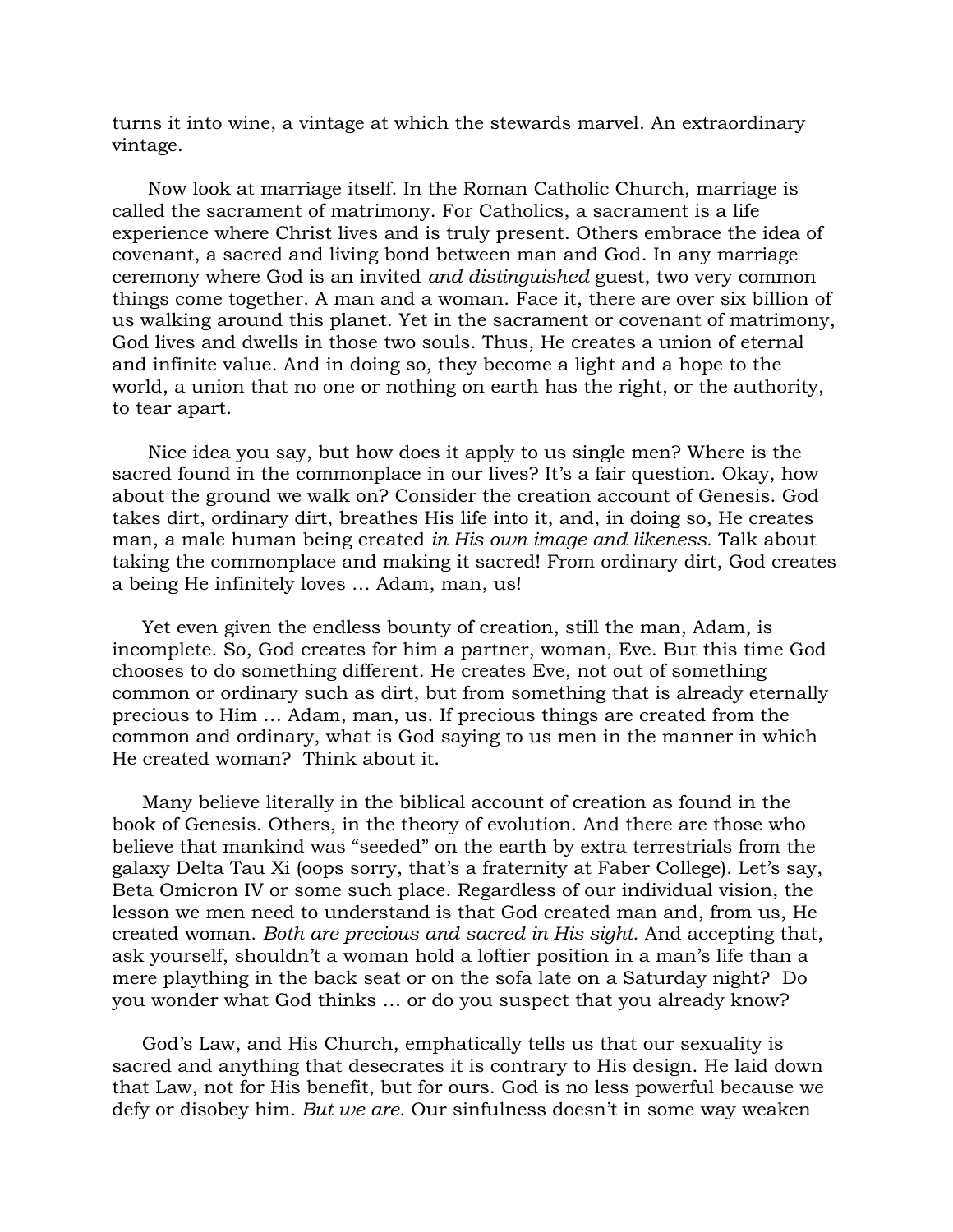Him. *But it weakens us.* That's the nature of sin; it cripples the sinner. God created men to be strong, wise, courageous, and to live with dignity and respect. And the misuse of our sexuality gradually destroys strength, wisdom, courage, dignity, respect … and love. If we choose to live in accordance with God's Law and embrace the discipline that Christ shows us, we will act with wisdom and self-control until we find our true lifelong partner with whom we can freely and joyfully express ourselves sexually. Call it a temporary celibacy that one day we will turn into a lifelong celebration.

 Our sexuality wasn't given to us to frustrate us. It was given to us to create life, to give us pleasure, and to enrich and strengthen a union which God views as eternally precious, a marriage. But the creative power God gives to us men is to be used wisely, not recklessly. After all, the power to create in the wrong hands can, and sadly often does, lead to tragic and even catastrophic results. Its wise and proper use, however, fills our lives with joy and affords us a great opportunity to build the character and courage we men need to live strong and healthy lives. We build discipline, strength, self-control, and self-assurance as we learn to appreciate and control our passions and desires … and to express them properly.

 And the Creator who gave us this magnificent gift is the loving God we find in Sacred Scripture. He is not the ultimate eternal boogeyman, a cosmic killjoy who haunts our lives with the specter of His anger and His wrath. God is not the twisted, sadistic, practical joker that many in today's popular culture depict Him to be. That's the fool in a deck of cards … or a villain in a kid's comic book.

 Resistance builds strength, especially moral strength. It's a fact of life that took me far too long to learn; I hope you learn it much sooner than I did. As with all pleasurable things, both overindulgence and indifference dull our appreciation of them and that lethargy will eventually spill over to other aspects of our life. The couch potato, who continually overeats and drinks, inevitably becomes fat and sluggish; a condition that will affect other areas of his life. Likewise, the man who refuses to respect his sexuality, and embrace a healthy and necessary sense of self-control, will eventually become a man of little discipline and no respect … for himself or others. He will find that those character flaws spill over to his spiritual life, his social life, and his career. And emptiness and failure will eventually color all aspects of his life.

 On the other hand, the man who carefully chooses the values on which he builds his character resists the allure of hollow pleasures and meaningless selfindulgence. He builds an inner strength that manifests itself in a personality that is assertive, self-assured, and disciplined. A man in control of both himself and his relationships with others … especially the women in his life. And that strength spills over to all the other areas of his life. He becomes a powerful man; a man who has himself in his own power.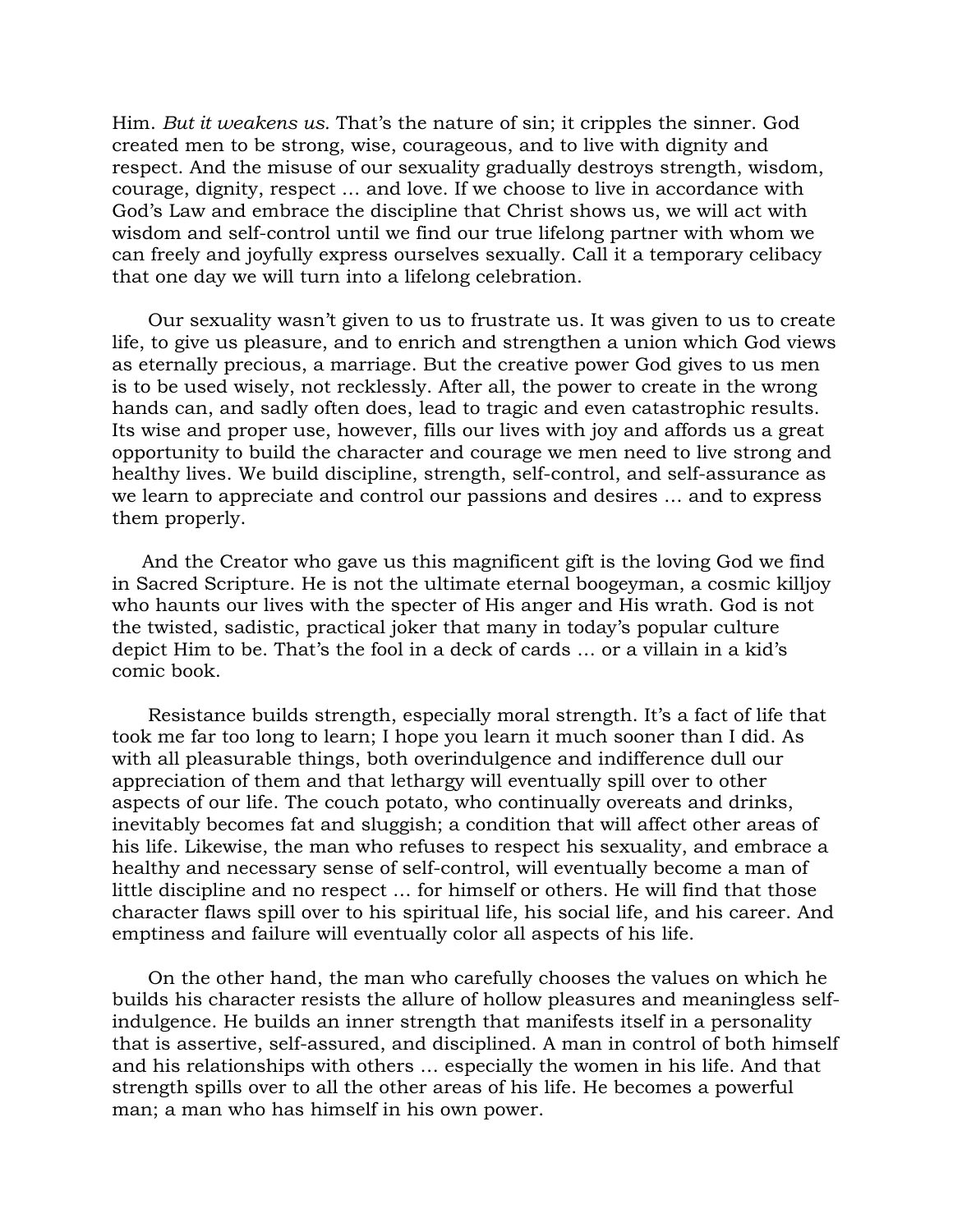God tested Adam and Eve, and they failed. The thing is, God didn't stop there. He's funny that way; tests didn't end in the Garden of Eden. God gives us men a test, an everyday test. And it's in the gift of our sexuality that the test resides. It's a test of character, courage, and respect … of the value we see in ourselves, in the women in our lives, and in our relationship with our God. It's hidden in that facet of our lives that affords the greatest opportunity for moral strength and character growth … and the greatest opportunity for failure. It's a difficult test; God intended it to be that way. Study hard … don't fail it.

 Jesus often spoke of stewards and stewardship; it's a recurring theme in His teaching. A steward is someone into whose care is entrusted something of significant value. In the sacrament or covenant of marriage, God entrusts into a man's care a woman, a child of His who is so priceless that He sent His Son to give His life for her salvation. And God considers that union so infinitely valuable that He infuses it with His grace for the purpose of giving to you the love, the wisdom, and the strength you need to help your future bride realize her life's worth and purpose. And, ultimately, to bring her home to Him. As in the scriptural accounts, in the end God will call each man to account for his stewardship. Like the stewards of scripture, will you be rewarded and honored for your strength and success … or cast into the darkness for your cowardice and failure?

 In God's eyes, isn't a husband the ultimate steward? Yes! Christ told a story in which a worthless steward was severely punished for failing to safeguard mere money. Imagine what's in store for the husband who fails to safeguard his wife, that eternally precious child that God entrusts into his care. And in reality, since any woman, married or not, is that precious in God's sight, do you think that His wrath might be reserved for more than simply the husband who fails his wife? Might not any man who abuses a woman, who treats her with contempt or disdain, face a very angry Father? … Think about it.

 In the book of Genesis, Moses meets God on the mountain at the burning bush. And God commands Moses to remove his sandals. Why? Because in the presence of God, Moses stood on sacred ground. In the sacrament or covenant of marriage, God is truly present, and when a husband and wife are united in that most intimate of unions, God is alive in those few inches between their hearts. He lives in the five feet between those two hearts the next morning at the breakfast table, and He is alive in the miles between them when one is apart from the other. *God lives in every Christian marriage and every Christian marriage is sacred ground!* And those cancers that are adultery, lust, fornication, and all the others that corrupt and degrade the God-given dignity of our sexuality are the sandals that defile God's sacred ground…

 *…be careful where you walk!*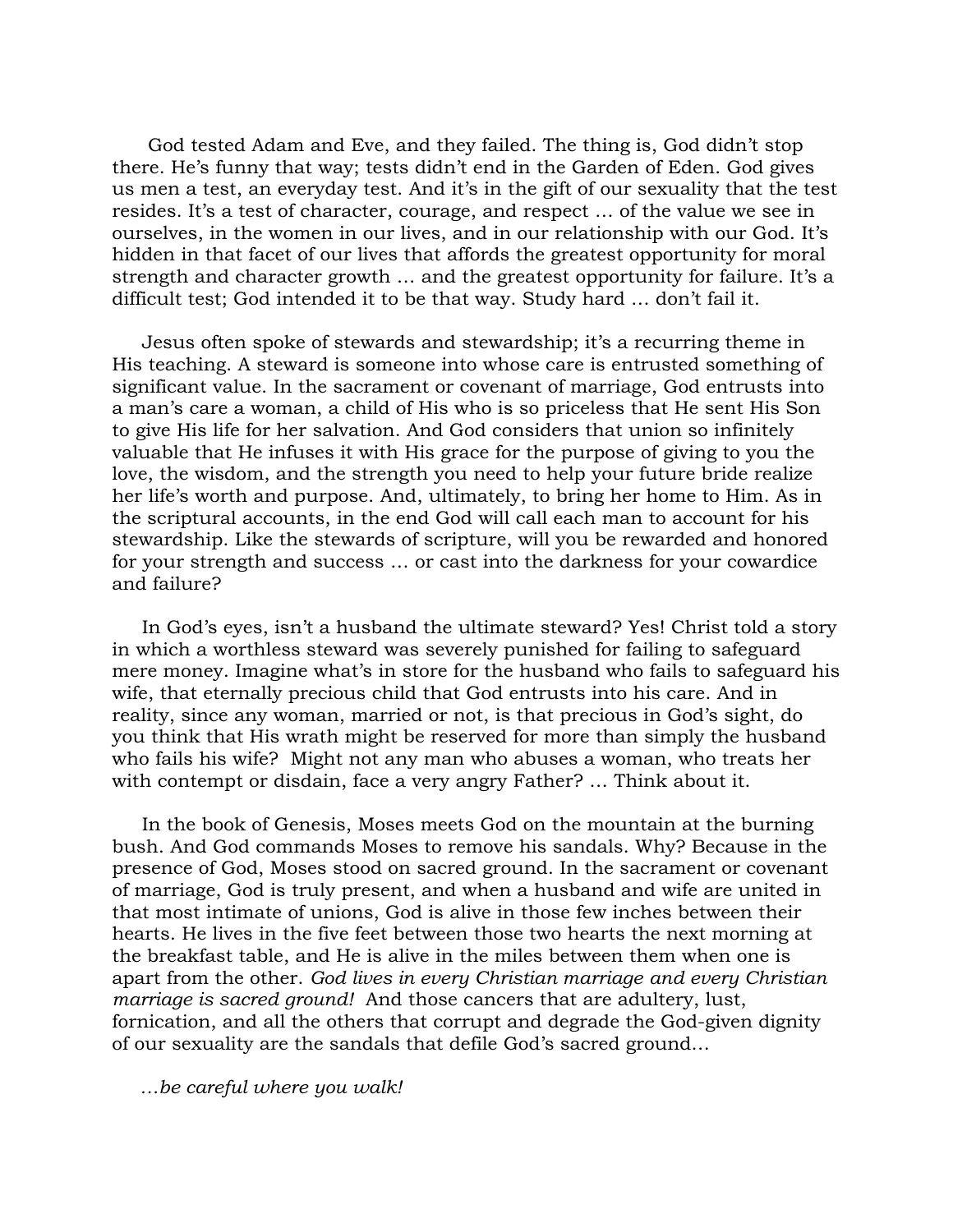For strong and healthy men and women, united in a strong and healthy marriage, sex is the only thing each can give to the other on a mutually exclusive basis. All other aspects of your character and your personality you will share with others. You will love your wife, but you'll love your family, your friends, and others. You will respect her, but you'll respect others, too. You may have a great sense of humor and can make her laugh and she may treasure that about you, but you'll tell jokes to your buddies, too. The talents, qualities, and values that you will bring to her and to your marriage, yet share with others, are many. But it is only your sexuality and its expression that you can reserve for, and share with, one person … and one person only.

 As men, our passion and desire are rooted in the best part of ourselves, not the worst. God made nothing evil, certainly not our sexuality. A man's passion and desire for the woman he loves are as normal as night following day. And just as right. *We men are wired that way and God did the wiring.* And those who understand that our passions and desires are an expression of the values by which we live our lives know that casual and careless self-indulgence is the province of those who regard both their sexuality and themselves as meaningless ... or evil.

 "…And God saw that it was good"; something the creation story in Genesis repeatedly tells us. And maybe the greatest good, at least the greatest physical pleasure that God gives to man, is the final physical satisfaction of an act of lovemaking: an orgasm. Yet for the man who regards his sexual expression as a valueless act of compulsion, an act having no meaning beyond the emotional and spiritual vacuum of the moment, an orgasm is merely the punctuation mark at the end of a dirty joke. He refuses to understand that sex is a great and sacred gift given to us men by our God. And trying to eliminate the sacred, as God intended it, is like trying to eliminate white from snow … or wet from water.

 On the other hand, for morally, spiritually, and emotionally strong and healthy men, an orgasm is laughter to the hundredth power. And if laughter is the sound of happiness, then an orgasm is the sound of the profound joy in a man's spirit expressed in physical terms. The man who understands this truth knows that this great gift can only be truly shared with one woman. The woman who is the sum of his deepest and most passionately held values; the ultimate tribute to his character and everything for which his life stands…

## …*God's great blessing on him ... His wife.*

 We choose. We are born with this marvelous right given to us by our God. A strong man understands that he is neither an animal driven by instinct nor a sycophant living for the approval of others. He lives according to his chosen principles and gives expression to his sexuality within the sacred gift that is marriage. And together with his wife, his sacred honor in living form, he will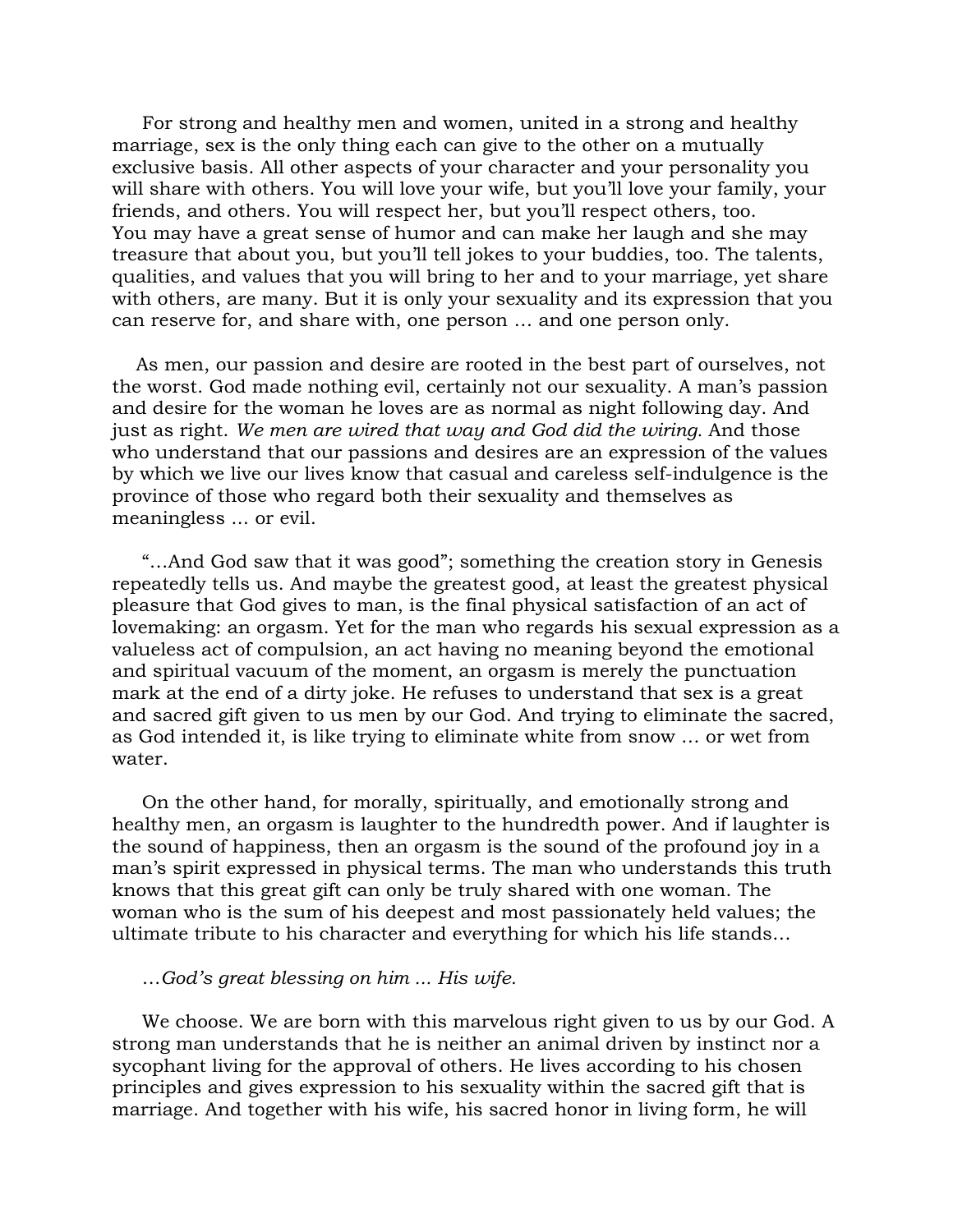dine with joy and dignity at God's banquet. He will not waste his life gorging himself on moral and emotional junk food till he is sick. Kind of like little kids out of control with a box of chocolates.

 Jesus Christ is a husband and a lover. Blasphemy? No. Christ's bride is His Church, and like any good husband, He loves, guides, protects, and strengthens her so that she may thrive and prosper. He shepherds her, a Church that, as history shows us, has too often had incredible feet of clay. Yet He remains constant, vigilant, loving … and faithful. Our role as men, and eventually as husbands, is designed to be a reflection of that perfect marriage relationship. Too lofty you say? True, we stumble. But too often do we simply shrug our shoulders and make excuses for our actions, saying that since we can't be perfect, why try? Imagine how poor sports, business, and life in general would be if that attitude ruled. Again, too lofty? No. In the figure of Christ as husband to His bride, His Church, we must see and emulate His example so as to be the best man we can be for our own bride.

 And one final thought. No, God is not some eternal killjoy, deriving a sadistic form of amusement from man's earthly frustrations. To think so is a sad mistake. But so is considering God as some old, warm and fuzzy, absentminded eternal Grandpa, stumbling around heaven looking for His glasses and slippers and trying to remember His grandkids' names and faces. A kindly old celestial codger who, on that final day, will simply gather everyone together, throw His arms around us all, regardless of the life we've lived and the sins we've committed, and just let everyone in the family room to watch the big game and eat manna … forever. No, the first lesson we men must learn is that God demands that we be accountable for the life we live and the gifts we have been so generously given. Man must choose. And there are severe consequences for doing so unwisely … or maliciously…

## …*To think otherwise is a grave mistake*.

 Did I do it right? In some manner, it's the question we all will ask ourselves as we realize our life is drawing to its close. Did I take the gifts I was given by my God and create … abuse … or destroy? Did I live a life of dignity, strength, love, and self-respect, or was I merely an ongoing sham of lies, hypocrisy, and deception? Did I lead a life that allows me to stand tall and proud and give honor to myself and glory to Him who created me? And in the end, as a steward to whom much has been given, stand before Him in final judgment and humbly, but with a touch of healthy and honest pride, offer my life in payment of the investment He has made in me. What will *your* answer be?

 God graces man with the gift of free will and we live by continual conscious choice. We can live in no other way. We can choose to embrace His Law and His love, or we can ignore, deny, and abuse it, all at our own risk. But in the end, that Law is not open to debate; it cannot to be revised, suspended, or